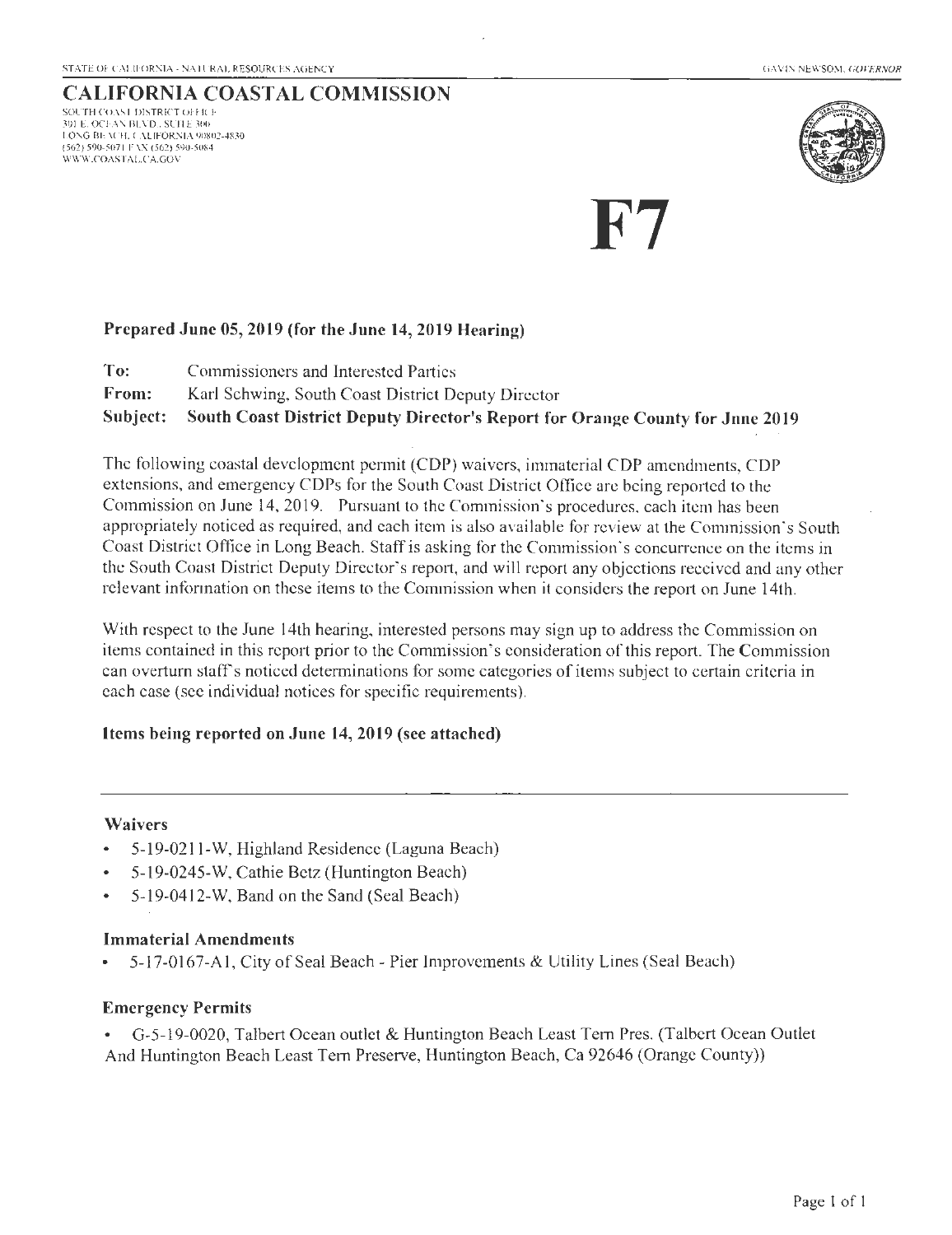SOUTH COAST DISTRICT OFFICE 101 F OCEAN BLVD . SUITI· 100 I ONG BEACH. CALIFORNIA 90R02-4830 PH (562) 590-5071 - FAX (562) 590-5084<br>WWW.COASTALOAGO\



May 31, 2019

# **Coastal Development Permit De Minimis Waiver Coastal Act Section 30624.7**

Based on the project plans and information provided in your permit application for the development described below, the Executive Director of the Coastal Commission hereby waives the requirement for a Coastal Development Permit pursuant to Section 13238.1 , Title 14, California Code of Regulations. If. at a later date, this information is found to be incorrect or the plans revised, this decision will become invalid; and, any development occurring must cease until a coastal development permit is obtained or any discrepancy is resolved in writing.

**Waiver:** 5-19-0211-W **Applicant:** Highland Joint Trust

**Location:** 29 La Senda Drive Laguna Beach, Orange County (APN: 056-171-30)

**Proposed Development:** Demolish existing 1, 571 sq. ft. single-family residence, garage, and accessory structure. Construct a three-level, 33-ft. high, 4,047 sq. ft. , single-family residence, with attached. 763 sq. ft., 3-car garage, pool & spa

**Rationale:** The project site is located seaward of Pacific Coast Highway and located within the existing locked gate community of Three Arch Bay. one of the areas of deferred certification in the otherwise certified City of Laguna Beach due to public access issues. The closest public access point is located approximately 0.3 miles north of the project site at 1000 Steps Beach. The area is zoned low-density residential by the City and the proposed project conforms to the permitted uses and development standards for the low-density zone. The residence is on an inland lot, not a bluff-edge lot. Public coastal views will not be impacted by the project. The applicant has indicated that eight caissons are required to support the proposed pool in order to eliminate settlement. However, given that the lot is relatively flat and is not located along a bluff edge, the caissons are not designed to serve as a slope/bluff protective device and will not have any impact on the visual resources in the area. Two onsite parking spaces will be provided. consistent with the Commission's parking requirements. Runoff will be managed onsite using downspouts, deck drains. and atrium drains to direct runoff to the public storm drain system. In addition. Best Management Practices, including erosion and runoff controls, will be implemented during the project's construction phase. The proposed development will not adversely impact coastal resources, public access, or public recreation oppottunities, and is consistent with past Commission actions in the area and Chapter Three policies of the Coastal Act.

This waiver will not become effective until reported to the Commission at its **June 12-14, 2019** meeting and the site of the proposed development has been appropriately noticed, pursuant to 13054(b) of the California Code of Regulations. The Notice of Pending Permit shall remain posted at the site until the waiver has been validated and no less than seven days prior to the Commission hearing. If four (4) Commissioners object to this waiver of permit requirements, a coastal development permit will be required.

Sincerely,

John Ainsworth Executive Director Amrita Spencer Coastal Program Analyst

cc: File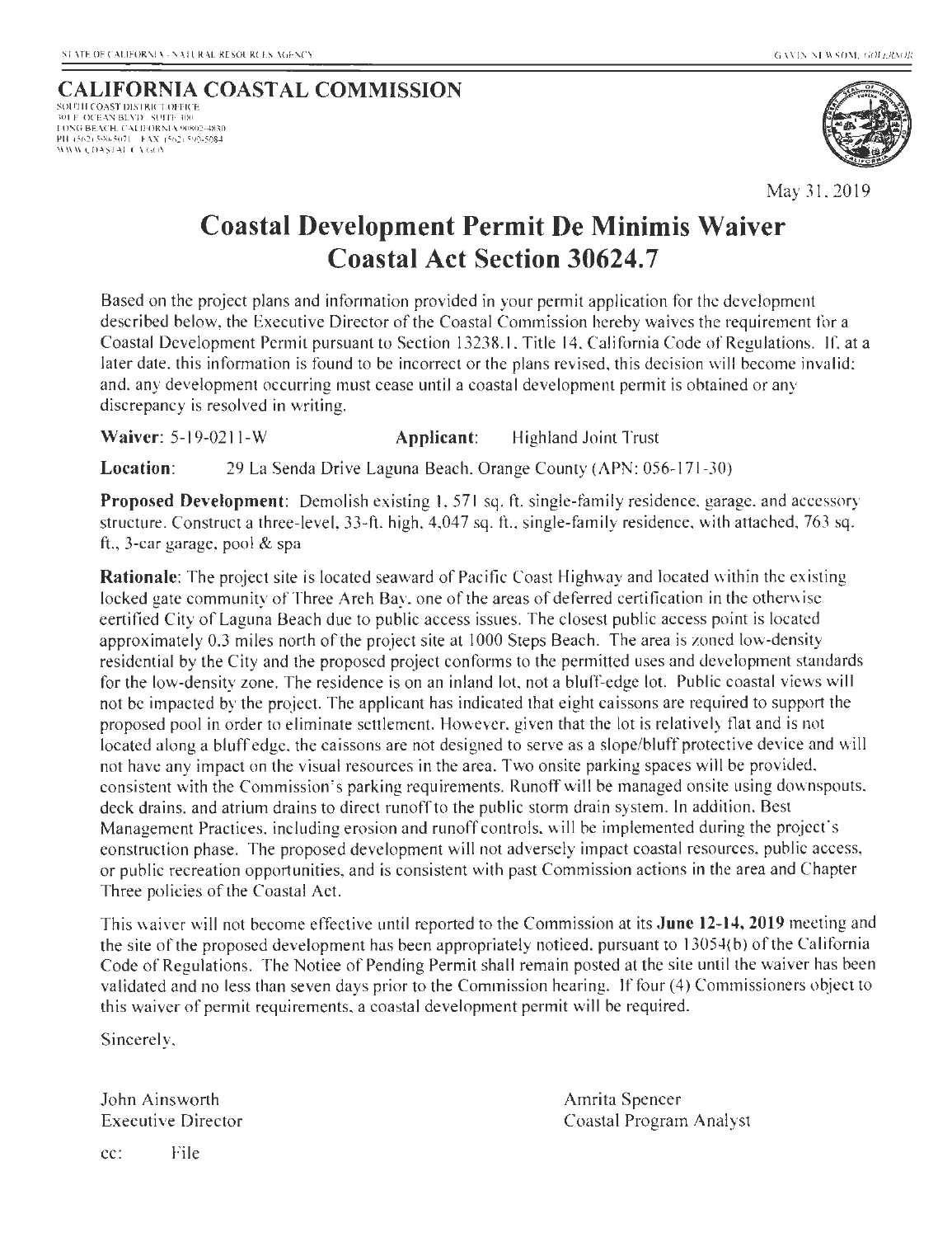GAVIN NEWSOM , GOREEN 9

#### **CALIFORNIA COASTAL COMMISSION**  \ Ot Ill COAST DISTRI( T 0111( I 101 F. OCF AN BEVD **lU.\lG Ul:>\ t "H. CAU FOR:\It\** O.! .a <sup>~</sup>**I(• 1**'11  $\sqrt{3}$   $\frac{1}{2}$   $\sqrt{90}$   $\sqrt{5071}$  . FAX  $\sqrt{562}$  ). Son suka.<br>WWW. COASEAL CA GOV



May 24.2019

# **Coastal Development Permit De Minimis Waiver Coastal Act Section 30624.7**

Based on the project plans and information provided in your permit application for the development described below, the Executive Director of the Coastal Commission hereby waives the requirement for a Coastal Development Permit pursuant to Section 13238.1. Title 14. California Code of Regulations. If, at a later date. this information is found to be incorrect or the plans revised, this decision will become invalid; and, anv development occurring must cease until a coastal development permit is obtained or any discrepancy is resolved in writing.

**Waiver:** 5-19-0245-W **Applicant:** Cathie Betz

Location: 16862 Pacific Coast Highway. Sunset Beach (Orange County) (APN: 178-532-37)

**Proposed Development:** Enclose two existing parking spaces in an existing live space parking area resulting in a 358 square foot. 14 foot high garage to serve the existing single unit residence located on the top floor of an existing mixed use structure. A 169 square foot deck with a  $42$ " high, solid railing wall is proposed atop the garage. No change is proposed to the existing uses  $(1<sup>st</sup>$  floor kayak rental and single unit residence) at the site. No change to existing square footage (1214 sq. foot commercial and 1254 sq. ft. residential) or 29 foot height of the existing mixed use structure is proposed. Three on-site parking spaces will remain to serve the kayak rental business. No change is proposed to existing parking other than the proposed enclosure.

**Rationale:** The subject site is a 2,750 sq. ft. lot that fronts on Sunset Channel in Huntington Harbour and is located between the first public road and the sea. Eleventh St, beach is immediately adjacent to the site and is a popular spot for hand launching watercraft such as kayaks. canoes and paddleboards into the harbor. The proposed deve lopment will not interfere with the continued use of the existing kayak rental commercial use at the site. The City zoning at the subject site is Sunset Beach Tourist, which allows the kayak rental use and the residential use above the ground floor. The proposed project conforms to the City zoning's 35 foot height limit. The proposed development meets the City's and Commission's standard of 2 on-site parking spaces per residential unit, and the City zoning standard of 1 on-site space for 400 sq. ft. of boat rental facility. The proposed development will have no impact on existing site drainage. The proposed development will not adversely impact visual or coastal resources, public access, or public recreation opportunities, and will not prejudice the City's ability to prepare a certified Local Coastal Program for the area. Additionally, the proposed development is consistent with past Commission actions in the area and Chapter Three policies of the Coastal Act.

This waiver will not become effective until reported to the Commission at their **June 12-14, 2019** meeting and the site of the proposed development has been appropriately noticed, pursuant to  $13054(b)$  of the California Code of Regulations. The Notice of Pending Permit shall remain posted at the site until the waiver has been validated and no less than seven days prior to the Commission hearing. If four (4) Commissioners object to this waiver of permit requirements, a coastal development permit will be required. */* 

Sincerely.

ل Meg Vaughn و John Ainsworth Meg Vaughn و Meg Vaughn المستخدم المستخدم المستخدم المستخدم المستخدم المستخدم ال Executive Director Coastal Program Analyst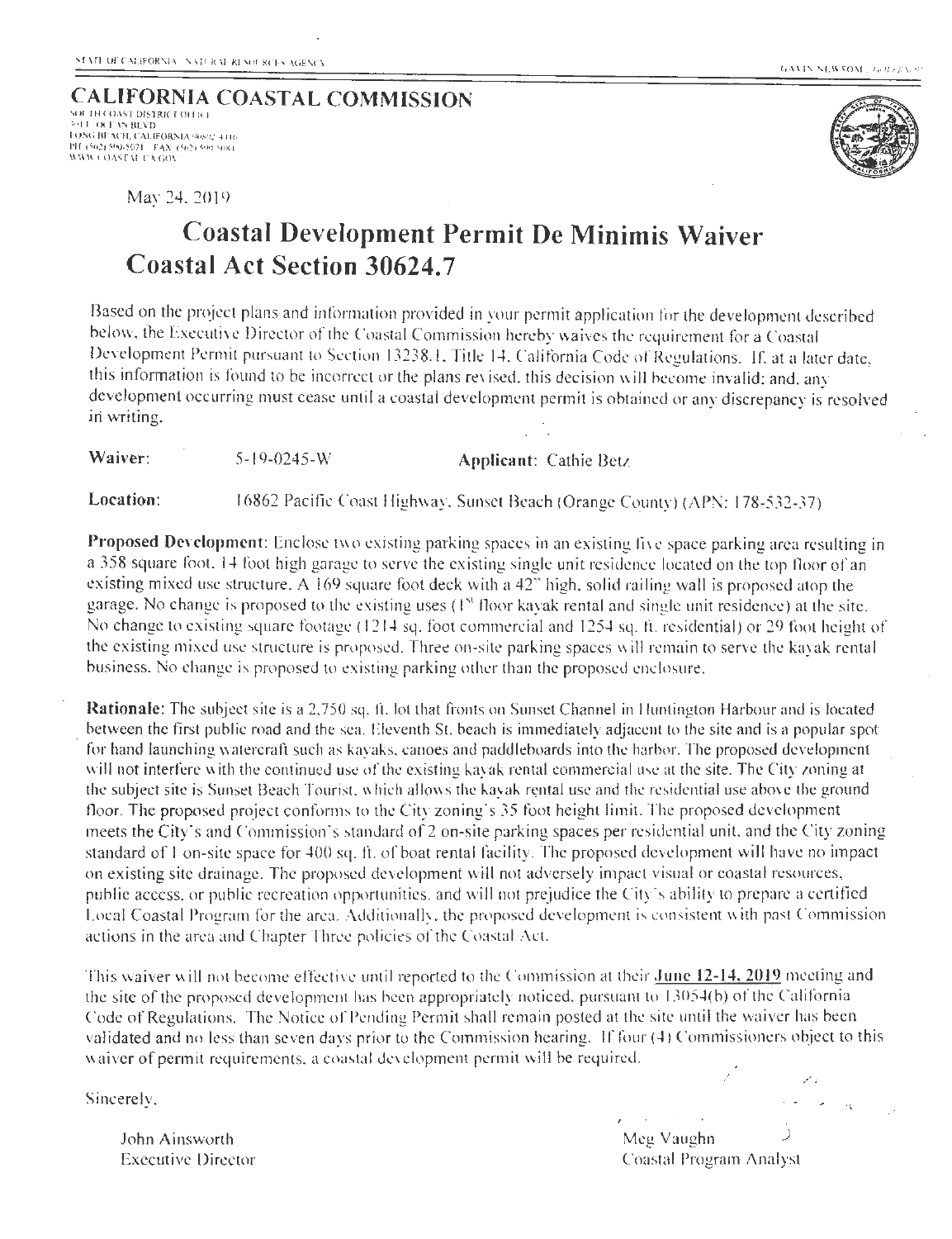#### **CALIFORNIA COASTAL COMMISSION** SOUTH COAST DISTRICT OFFICE 301 E OCEAN BLVD . SUITE 300

LONG BEACH, CALIFORNIA 90802 PH (562) 590-5071 FAX (562) 590-5084 WWW COASTAL CA GOV



May 31, 2019

# **Coastal Development Permit De Minimis Waiver Coastal Act Section 30624.7**

Based on the project plans and information provided in your permit application for the development described below, the Executive Director of the Coastal Commission hereby waives the requirement for a Coastal Development Permit pursuant to Section 13238.1, Title 14, California Code of Regulations. If, at a later date, this information is found to be incorrect or the plans revised, this decision will become invalid; and, any development occurring must cease until a coastal development permit is obtained or any discrepancy is resolved in writing.

## **Waiver:** 5-19-0412-W **Applicant:** Band on the Sand

Location: I<sup>st</sup> St. Beach Lot, Seal Beach, Orange County (APN: 043-171-04)

Proposed Development: Temporary non-profit event on July 3, 2019 from 10:00 a.m. to 10:00 p.m. (including set-up and break down) located partially on the 1st Street beach parking lot, sandy public beach, and windsurfing staging area seaward of the River's End Cafe in Seal Beach. The proposed event expects around 4,000 guests, and will include 100 sponsored VIP tables and 1000 chairs (to be set up on the sand), a stage, and vendor booths to be set up on the grassy areas adjacent to the parking lot. Approximately ten food trucks will occupy 28 public parking spaces on the southeast portion of the parking lot. Approximately 80 additional parking spaces will be provided for the event at the Chase Bank parking lot (80 I Pacific Coast Highway) and the Church of Religious Science parking lot (500 Marina Drive), and free shuttle service will be provided for these remote parking lots. There will be no charge for admission, and the beach, excluding the sponsored tables, will remain open to the public.

**Rationale:** According to the *Guidelinesfor the Exclusion of Temporary Events from Coastal Commission Permit Requirements* ("Guidelines") the Executive Director may exclude from permit requirements all temporary events except those which meet all of the following criteria: I) the event is held between Memorial Day weekend and Labor Day; 2) the event will occupy all or a portion of a sandy beach area; 3) the event will involve a charge for general public admission or seating where no fee is currently charged for use of the same area. In this case, the proposed event will oecur between Memorial Day and Labor Day, will oceupy a portion of the public sandy beach area, and does involve a fee for VIP admission to the event. Therefore, according to the Guidelines, the subject temporary event requires a coastal development permit. However, the actual event is less than one day in duration. including set-up and break-down. Furthermore,. while the event charges admission for approximately 25 percent of the VIP participants, 75 percent of the public enjoys free admission to event as we ll. Impacts to beach parking are mitigated by offsite parking and a free shuttle. Therefore, the proposed event will have no adverse impact upon public access to the shoreline. The event received preliminary approval by the City of Seal Beach on May 30,20 19.

This waiver will not become effective until reported to the Commission at its **June 12-14,2019** meeting and the site of the proposed development has been appropriately noticed, pursuant to 13054(b) of the California Code of Regulations. The Notice of Pending Permit shall remain posted at the site until the waiver has been validated and no less than seven days prior to the Commission hearing. If four (4) Commissioners object to this waiver of no less than seven days prior to the commission train  $\epsilon$  permit requirements, a coastal development permit will be required.

John Ainsworth Executive Director

Alexander Yee 1 Coastal Program Analyst

cc: File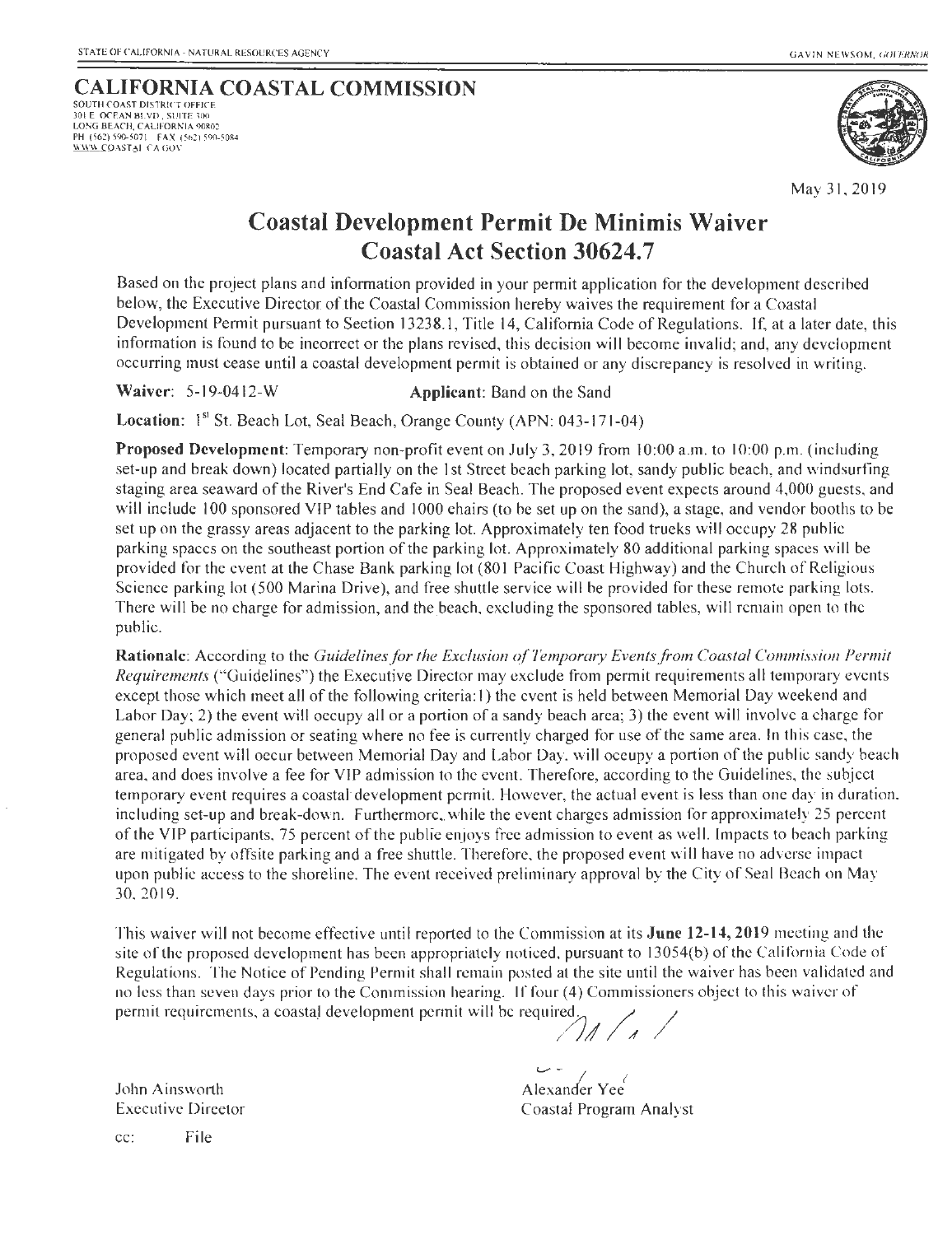# CALIFORNIA COASTAL COMMISSION

10 11: 0 11: BISTRET OFFICE I 01\"G lli· ACI I. ('AI.IFORNIA 90802-4830 PH 1562) 590-5071 - FAX (562) 590-5084<br>WWW.COASTAL.CA.GO<mark>N</mark>



# NOTICE OF PROPOSED IMMATERIAL PERMIT AMENDMENT

Coastal Development Permit Amendment No. 5-17-0167-A1

To: All Interested Parties

From: John Ainsworth. Executive Director

Subject: Permit No. 5-17-0167-A1 granted to David Spitz, City of Seal Beach, Public Works, Engineering Division for: Upgrading of utility lines on the municipal pier (including water, sewer, gas and electrical lines), and making structural repairs (to cracked concrete encasements, broken piles, handrails, stringers, braces. and some timber decking).

**Project Site:** 211 8th St, Seal Beach, Orange County (APN: 199-052-29)

The Executive Director of the California Coastal Commission has reviewed a proposed amendment to the above referenced permit, which would result in the following changes, shown in bold underline to Special Condition 2 of the underlying CDP:

2. Timing of Construction and Public Access. By acceptance of this permit. the applicant agrees to minimize adverse impacts to public use of the pier, adjacent beaches. or public parking lots resulting from construction activities as required below:

A. No construction that would interfere with public access shall occur during the ·'peak use" beach season, defined as the period starting the day before the Memorial Day weekend and ending the day after the Labor Day weekend of any year.

B. The majority of construction work will take place between the hours of 7am and 8pm. The pier will be opened to the public (from bent 0 to bent 74, as generally depicted in Exhibit 4) between the hours of 6am and I Opm except in construction zones for public safety purposes. Work will only take place during the hours of IOpm and 6am to facilitate construction activities impacting the entire width of the pier deck (between bent 0 and bent 74) which would render public access unsafe.

C. If construction activities are not complete prior to Memorial Day weekend and cannot be stayed due to reasonable safety or feasibility reasons until after Labor Day weekend, the applicant shall submit, in writing, an amendment request detailing the need to continue construction activities during "peak use" and include a construction timing plan that does not interfere with public access to the pier or shoreline, including, but not limited to the following: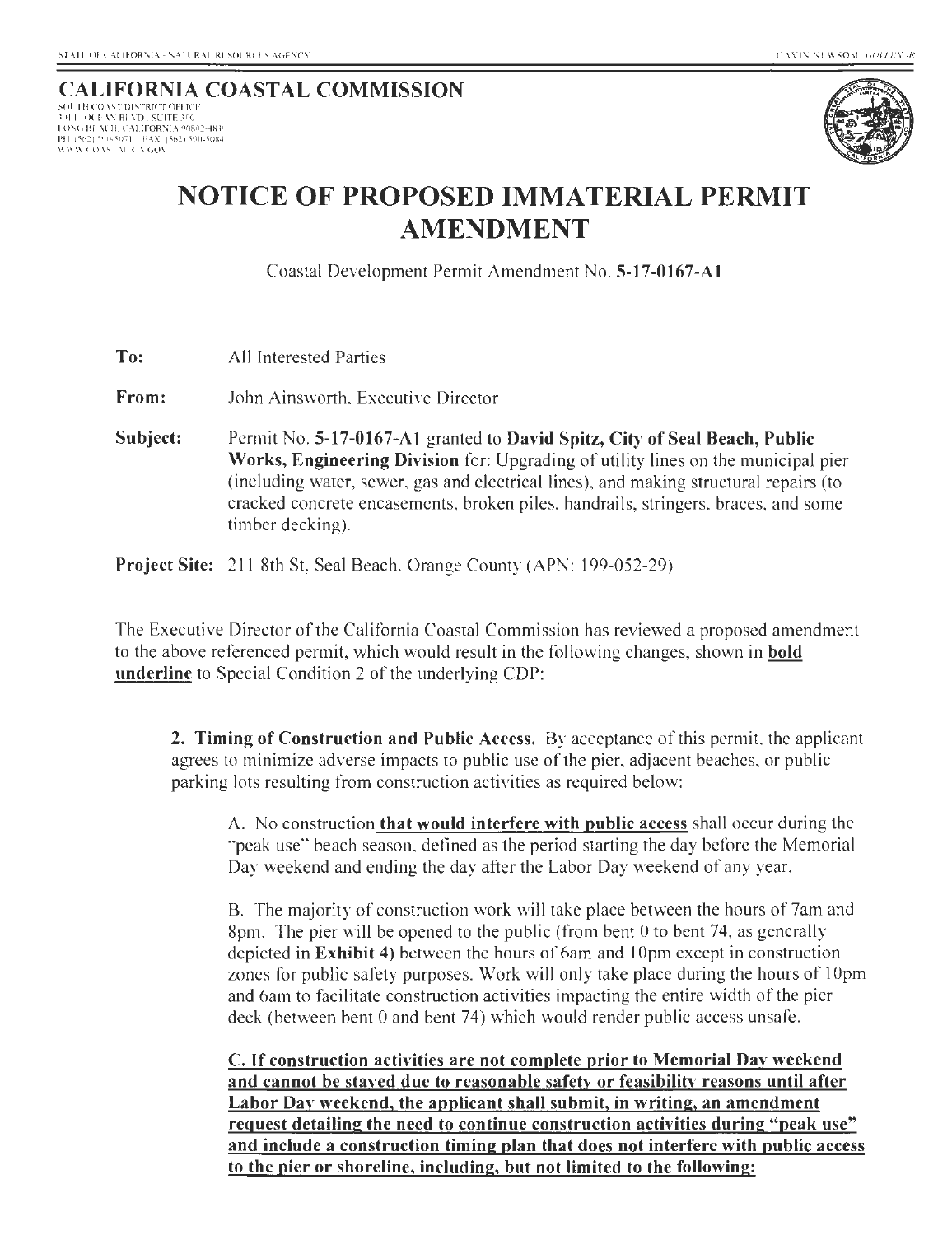- 1. Construction laydown/staging/storage area will not be located in the beach parking lots, on the beach, or on the pier and will in no way impact beach or pier parking available to the public between Memorial Day weekend and Labor Dav weekend.
- 2. Construction activities, including loading in and cleaning up materials, will onlv take place between the hours of 10:00 p.m. and 6:00 a.m.
- 3. The pier shall remain open to the public, consistent with subsection B of Special Condition 2 above, during the hours of 6:00 a.m. to 10:00 p.m.
- 4. No construction materials, other than those required to maintain public safety, shall remain on the pier between the hours of 6:00 a.m. and 10:00 p.m.
- 5. The applicant shall make a concerted effort to complete all construction activities as soon as possible in order to minimize the disruption to public access to the beach, shoreline, and pier during "peak use."

## FINDINGS

Pursuant to 14 Cal. Admin. Code Section 13166(b) this amendment is considered to be IMMATERIAL and the permit will be amended accordingly if no written objections are received within ten working days of the date of this notice. If an objection is received, the amendment must be reported to the Commission at the next regularly scheduled Commission hearing. This amendment has been considered "immaterial" for the following reason(s):

The City is requesting to continue construction activities to the pier between Memorial Day Weekend and Labor Day Weekend, which is expressly prohibited by Special Condition 2 of the underlying COP. As originally planned. the City was not able to complete repairs to the pier prior to the start of Memorial Day Weekend due to unforeseen delays in obtaining appropriate materials to repair the damaged pier decking. The City anticipates receiving the required materials by mid-June and has stated that, once they receive the materials, the final repairs to the pier will take about four weeks to complete, thereby ending in about mid-July.

In order to provide maximum and safe public access to the pier during peak use construction activities, the City has proposed to undertake construction activities only at night between the hours of 10:00 p.m. and  $6:00$  a.m. and to fully open the pier to the public between  $6:00$  a.m. and  $10:00$ p.m. daily. In order to maintain maximum public access to the beach, shoreline, and pier during peak use, the City has proposed to not use the nearby beach parking lots as a construction staging area, as approved in the underlying CDP, while construction activities are being carried out during peak use. In addition, the City has proposed the removal of all construction materials from the pier by 6:00 a.m. and will not load in or stage any construction related materials on the pier prior to 10:00 p.m. daily during peak use construction activities.

The City's proposal to amend CDP 5-17-0167 is reflected in the changes to Special Condition 2 shown in bold underline above. Special Condition 2 prohibited construction activities during the "peak use" beach season in order to maintain maximum public access to the beach. pier. and shoreline. The proposed modified language of Special Condition 2 does not lessen the intent of the condition, which was intended to protect public access to the beach, pier, and shoreline.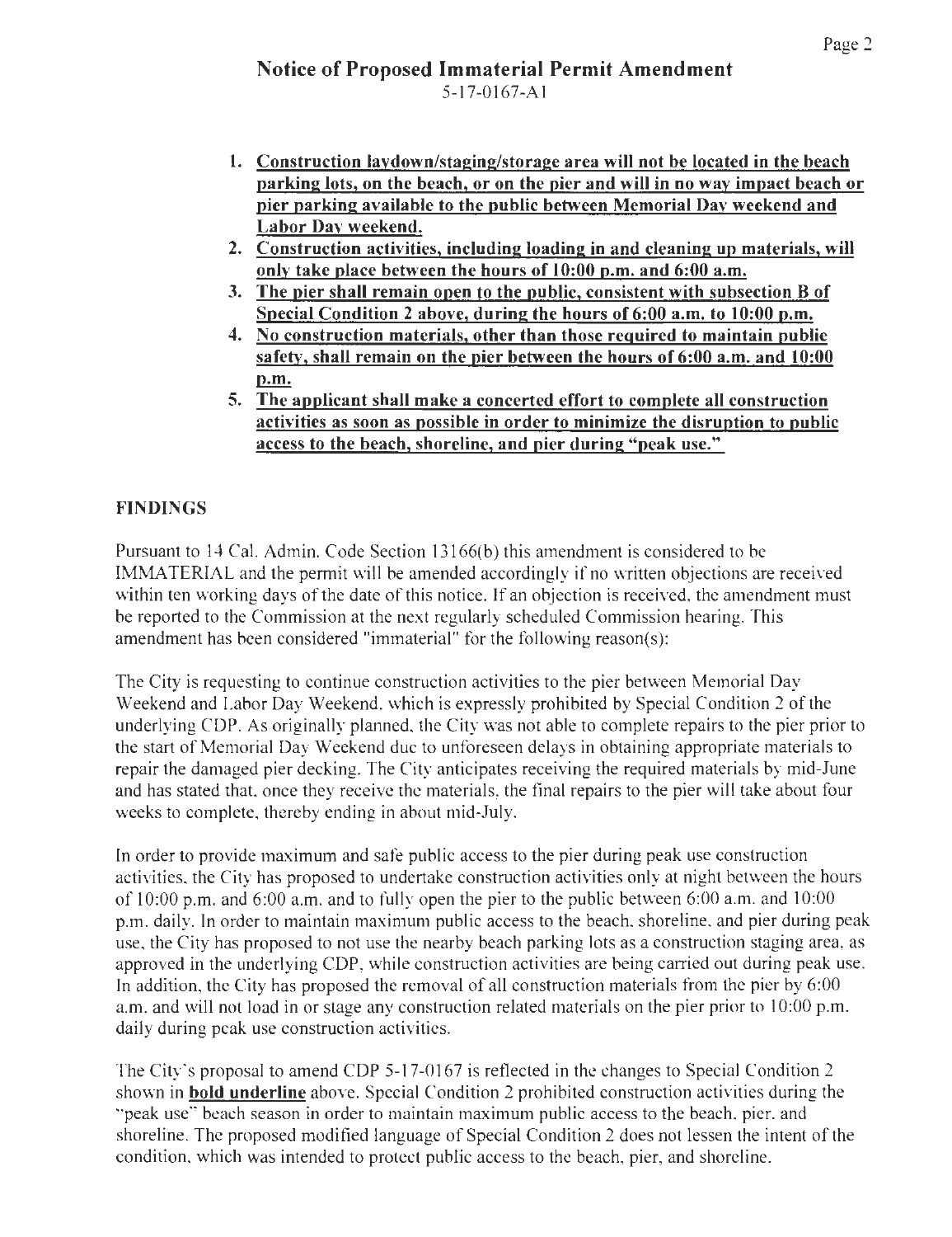## **Notice of Proposed Immaterial Permit Amendment**  5-1 7-0167-A l

The above mentioned actions are minor modifications that are being implemented under the existing, amended permit, and the modifications do not conflict with any of the conditions or terms of the underlying coastal development permit. The amendment is consistent with the Chapter 3 policies of the Coastal Act, previous Commission approvals and will not prejudice the City"s ability to prepare an LCP.

If you have any questions about the proposal or wish to register an objection, please contact Amrita Spencer at the phone number provided above.

cc: Commissioners/File